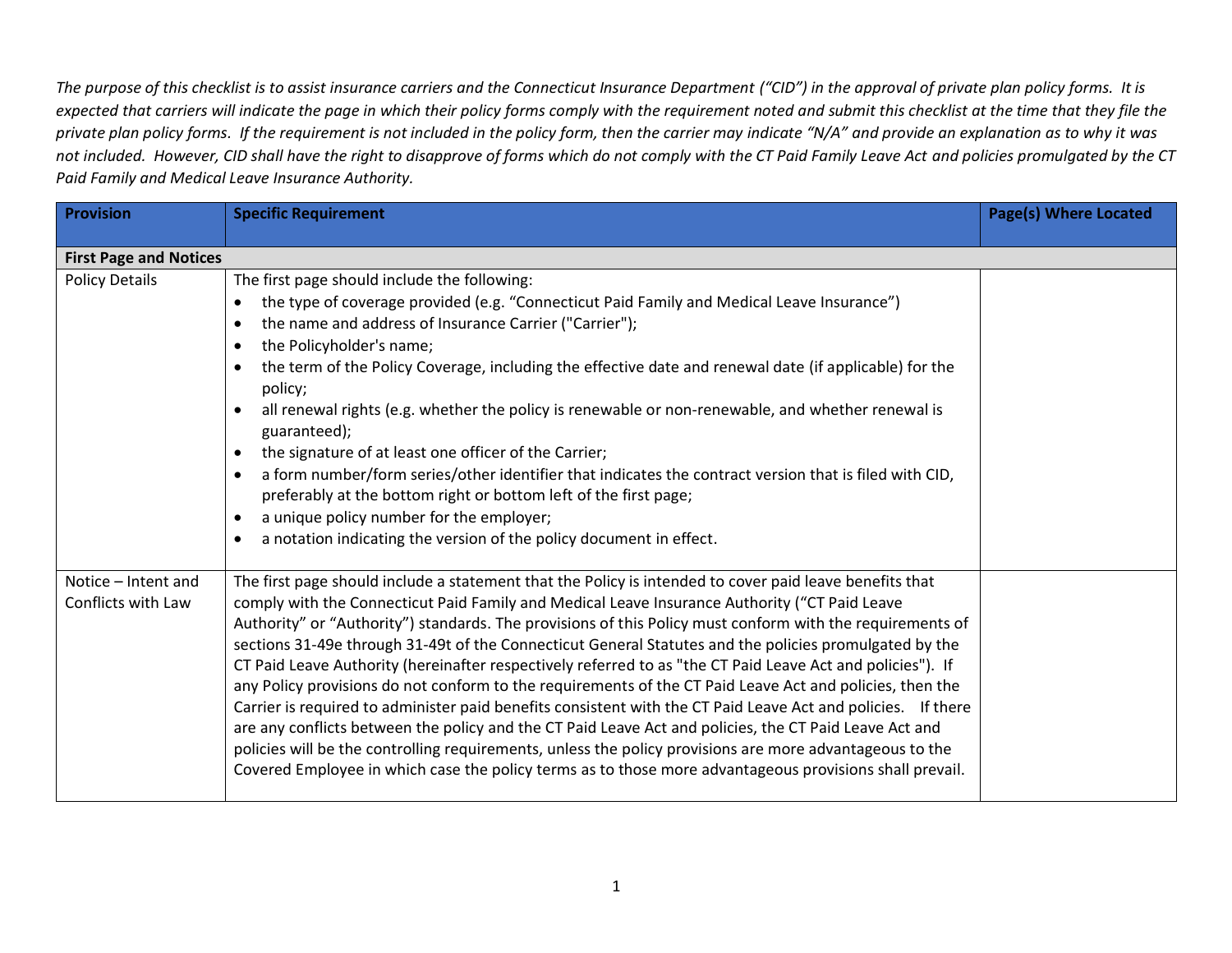| <b>Provision</b>                                                              | <b>Specific Requirement</b>                                                                                                                                                                                                                                                                                                                                                                                                                                                                                                                                                                                                                                                                                                                                                                                                                                                                                                                                                                                                    | <b>Page(s) Where Located</b> |
|-------------------------------------------------------------------------------|--------------------------------------------------------------------------------------------------------------------------------------------------------------------------------------------------------------------------------------------------------------------------------------------------------------------------------------------------------------------------------------------------------------------------------------------------------------------------------------------------------------------------------------------------------------------------------------------------------------------------------------------------------------------------------------------------------------------------------------------------------------------------------------------------------------------------------------------------------------------------------------------------------------------------------------------------------------------------------------------------------------------------------|------------------------------|
| Notice-<br>Amendments and<br>Clarification in Law                             | The first page should acknowledge that if there are any changes, amendments, or regulatory clarifications<br>to the provisions of the CT Paid Leave Act and policies, then the Policy will be administered consistent<br>with the relevant changes, amendments, or clarifications and all claims practices will be updated to be in<br>compliance with the new requirements.                                                                                                                                                                                                                                                                                                                                                                                                                                                                                                                                                                                                                                                   |                              |
| Notice - Termination<br>and Non-renewals                                      | The first page should provide the following information concerning notification of the termination of a<br>policy: If the Carrier elects to terminate a Policy for any reason other than non-payment of premium, it<br>must provide at least 90 days' notice to the Employer and to the CT Paid Leave Authority prior to<br>terminating a Policy. If a Carrier terminates for non-payment of premium, notice must be provided to the<br>Employer and the CT Paid Leave Authority no greater than 3 business days following termination, unless<br>the policy is reinstated prior to that date. If a Carrier elects to non-renew a Policy, it must provide at least<br>120 days' notice to the Employer and to CT Paid Leave Authority prior to non-renewing a Policy.                                                                                                                                                                                                                                                          |                              |
| Notice $-$<br>Requirement for<br>Coverage Upon<br>Termination/Non-<br>renewal | The following should be on the first or second page of the policy. The notice of termination or non-<br>renewal should explain that if an Employer's Policy is terminated during the term of a CT Paid<br>Leave Authority-approved exemption period, and the Employer does not obtain approval from the CT<br>Paid Leave Authority to provide private plan coverage from another source (either its own self-insured<br>private plan or another Carrier's fully insured private plan) the Employer (a) may be required to remit<br>contributions for its entire payroll retroactive to the later of either January 1, 2021 or the start date of<br>the Employer's approved exemption (b) may be required to repay to the CT Paid Leave Trust Fund ("Trust<br>Fund") the cost of total amount of benefits paid to Covered Employees who received benefits from the<br>Trust Fund, and (c) may be subject to additional interest and penalties established by the CT Paid Leave<br>Authority for not maintaining a private plan. |                              |
| Notice - Employee<br><b>Rights Retained</b>                                   | The following notice should be on the first or second page of the policy. The notice should indicate that<br>an employee covered under the policy shall retain all rights under Conn. Gen. Stat. §§ 31-51kk to 31-51qq,<br>inclusive.                                                                                                                                                                                                                                                                                                                                                                                                                                                                                                                                                                                                                                                                                                                                                                                          |                              |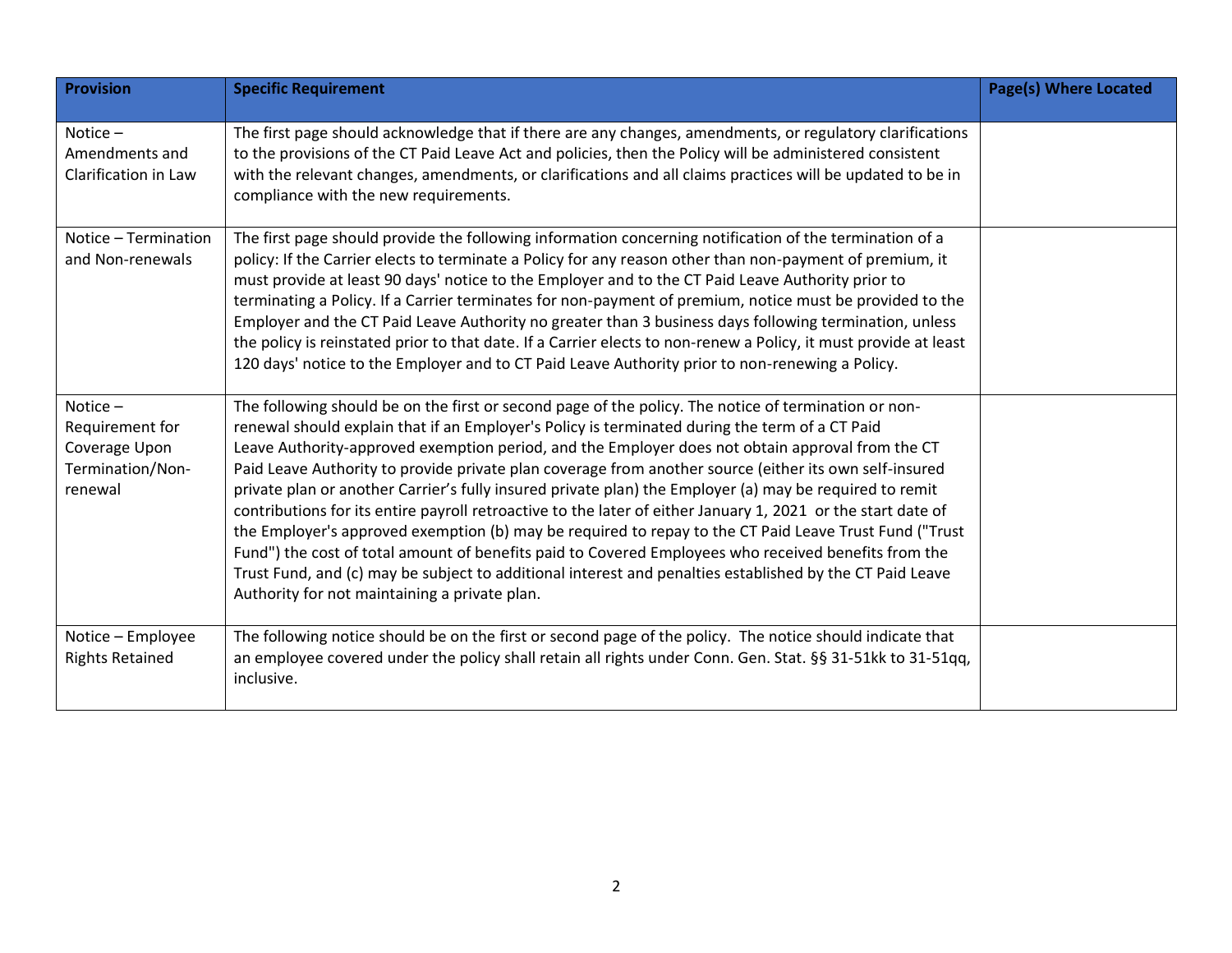| <b>Provision</b>                            | <b>Specific Requirement</b>                                                                                                                                                                                                                                                                                                                                                                                                                                                                                                                                                                                                                                                                                                                                              | <b>Page(s) Where Located</b> |
|---------------------------------------------|--------------------------------------------------------------------------------------------------------------------------------------------------------------------------------------------------------------------------------------------------------------------------------------------------------------------------------------------------------------------------------------------------------------------------------------------------------------------------------------------------------------------------------------------------------------------------------------------------------------------------------------------------------------------------------------------------------------------------------------------------------------------------|------------------------------|
| Notice - Employee<br>Contributions          | The following notice should be on the first or second page of the policy. The Policy should state that if the<br>Employer requires contributions toward premiums from Covered Employees, this amount cannot exceed<br>the maximum employee contribution percentage nor the Social Security contribution and benefit base as<br>described in the CT Paid Leave Act and policies. This maximum contribution amount is subject to an<br>annual adjustment by the CT Paid Leave Authority as specified in C.G.S. §31-49g(b). The amount of wages<br>withheld or diverted from employees for contributions shall not be increased, except on an anniversary of<br>the effective date of private plan or within thirty days after the Authority adjusts the contribution rate. |                              |
| <b>Premium Payment</b>                      |                                                                                                                                                                                                                                                                                                                                                                                                                                                                                                                                                                                                                                                                                                                                                                          |                              |
| Calculation of<br>Premium                   | The policy should explain how the Carrier calculates premium, and the manner in which the employer is<br>expected to remit premium payments.                                                                                                                                                                                                                                                                                                                                                                                                                                                                                                                                                                                                                             |                              |
| Grace Period for Non-<br>payment of Premium | The policy should include a Grace Period provision which provides:<br>A Grace Period that is no shorter than 31 days from the date premium is owed. Premium shall be<br>$\bullet$<br>owed no sooner than the last day of the period for which premium provides coverage.<br>That policies will remain in force during the Grace Period<br>Carriers will provide notice to the Employer and to the CT Paid Leave Authority no later than 3<br>business days following termination for non-payment, unless the policy is reinstated prior to that<br>date.<br>Carriers' right to seek payment of pro rata premium for the period of time that the coverage<br>remained in force.                                                                                           |                              |
| Notice of New Rates                         | For coverage that is renewable, there should be a provision that indicates notice of new rates will be<br>provided no less than 90 days prior to the renewal date. Such notice is not required if there is no change<br>in premium rates at renewal.                                                                                                                                                                                                                                                                                                                                                                                                                                                                                                                     |                              |
| <b>Amendments to Policy</b>                 |                                                                                                                                                                                                                                                                                                                                                                                                                                                                                                                                                                                                                                                                                                                                                                          |                              |
| <b>Amendments</b><br>Generally              | If the Carrier allows amendments, there should be a section that explains how and when there may be<br>amendments to a Policy.                                                                                                                                                                                                                                                                                                                                                                                                                                                                                                                                                                                                                                           |                              |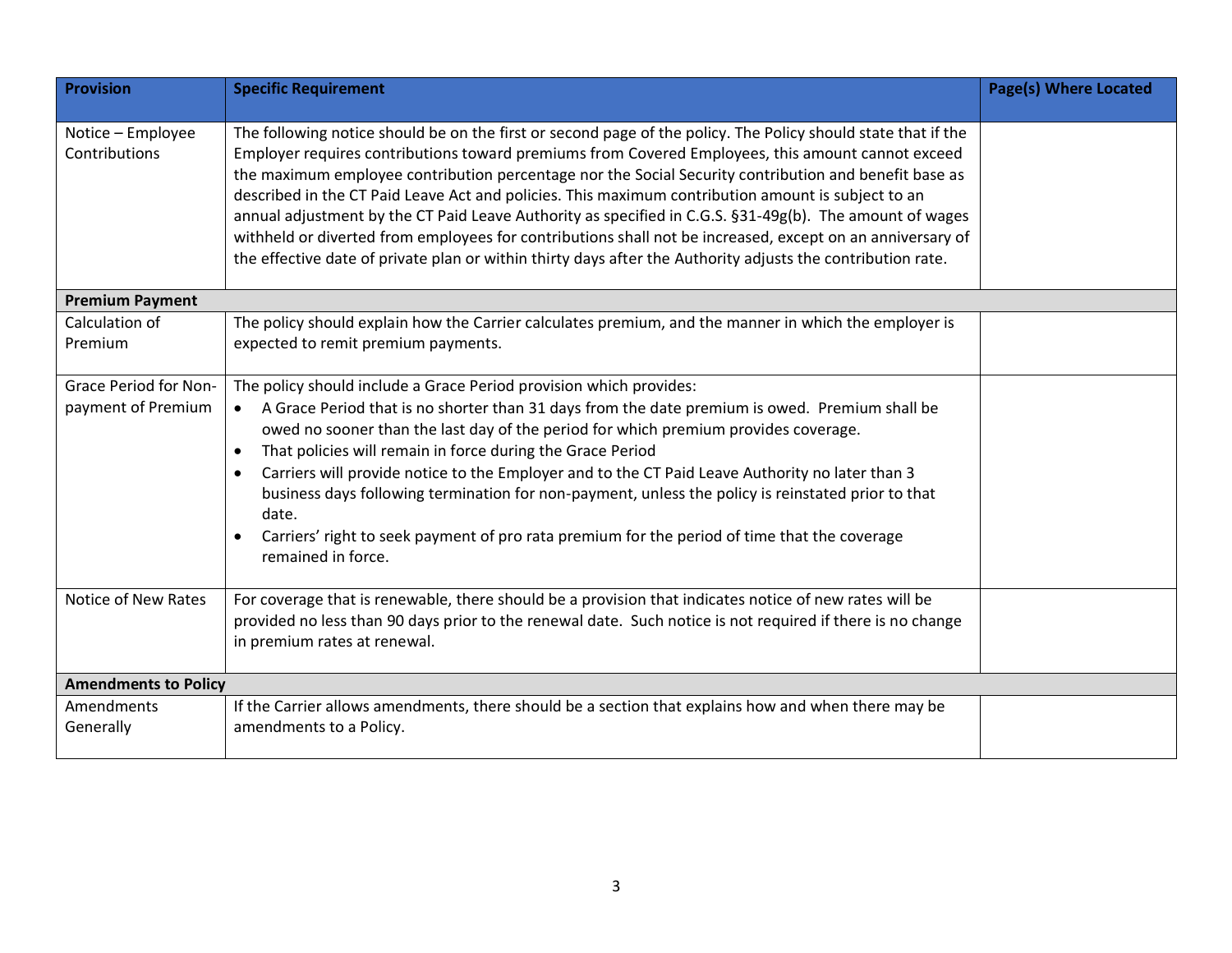| <b>Provision</b>                                                        | <b>Specific Requirement</b>                                                                                                                                                                                                                                                                                                                                                                                                                                                                                                                                                                                                                                                                                                                                                 | <b>Page(s) Where Located</b> |
|-------------------------------------------------------------------------|-----------------------------------------------------------------------------------------------------------------------------------------------------------------------------------------------------------------------------------------------------------------------------------------------------------------------------------------------------------------------------------------------------------------------------------------------------------------------------------------------------------------------------------------------------------------------------------------------------------------------------------------------------------------------------------------------------------------------------------------------------------------------------|------------------------------|
| <b>Amendments Shall</b><br>Require Vote and<br>Approval                 | If the Carrier allows amendments:<br>Notice to Employer will be given prior to effective date of amendment, and<br>When required by CT Paid Leave Act and policies, a new vote of employees and new request for<br>approval from the CT Paid Leave Authority will be required.<br>Such notice and vote need not be provided if amendment is required due to change in the CT Paid Leave<br>Act and policies.                                                                                                                                                                                                                                                                                                                                                                |                              |
| Denial May Result in<br>Lack of Necessary<br>Coverage                   | The Employer must also be informed that if any amendments are not consistent with the CT Paid Leave<br>Act and policies, the CT Paid Leave Authority may deny or may withdraw the approval of a private plan<br>exemption. If an exemption is withdrawn, the Employer shall be required to remit contributions for its<br>entire payroll retroactive to the later of January 1, 2021 or the start date of the Employer's approved<br>exemption and the Employer may be required to repay to the Trust Fund the cost of total amount of<br>benefits paid to Covered Employees who received benefits from the Trust Fund and that it may be subject<br>to additional interest and penalties established by the CT Paid Leave Authority for not maintaining a<br>private plan. |                              |
| <b>Termination / Reinstatement</b>                                      |                                                                                                                                                                                                                                                                                                                                                                                                                                                                                                                                                                                                                                                                                                                                                                             |                              |
| <b>Termination and</b><br><b>Notice Procedures</b>                      | There should be provision or provisions which explain when a Carrier can terminate a Policy and must<br>state that the Employer will receive a notice explaining the reasons why the Policy is being terminated.<br>The provision(s) should identify the Carrier's termination notification procedures and how the Carrier will<br>provide notice of the final termination of the Policy.                                                                                                                                                                                                                                                                                                                                                                                   |                              |
| Termination by<br>Carrier during First<br><b>Twelve Months</b>          | Carrier-initiated termination during the first 12 months that coverage is in force shall only be allowed if<br>the Employer fails to fulfill their obligations under the policy, including failure to pay premiums (subject to<br>the Grace Period provision)                                                                                                                                                                                                                                                                                                                                                                                                                                                                                                               |                              |
| <b>Termination Notice</b><br>to Employer and CT<br>Paid Leave Authority | Notice of Termination must be provided by Carrier to both Employer and the CT Paid Leave Authority<br>Carriers must give such notice:<br>at least 90 days prior to termination for any reason other than non-payment of premium<br>$\bullet$<br>at least 120 days prior to non-renewal<br>no later than 3 business days following termination for non-payment of premiums.                                                                                                                                                                                                                                                                                                                                                                                                  |                              |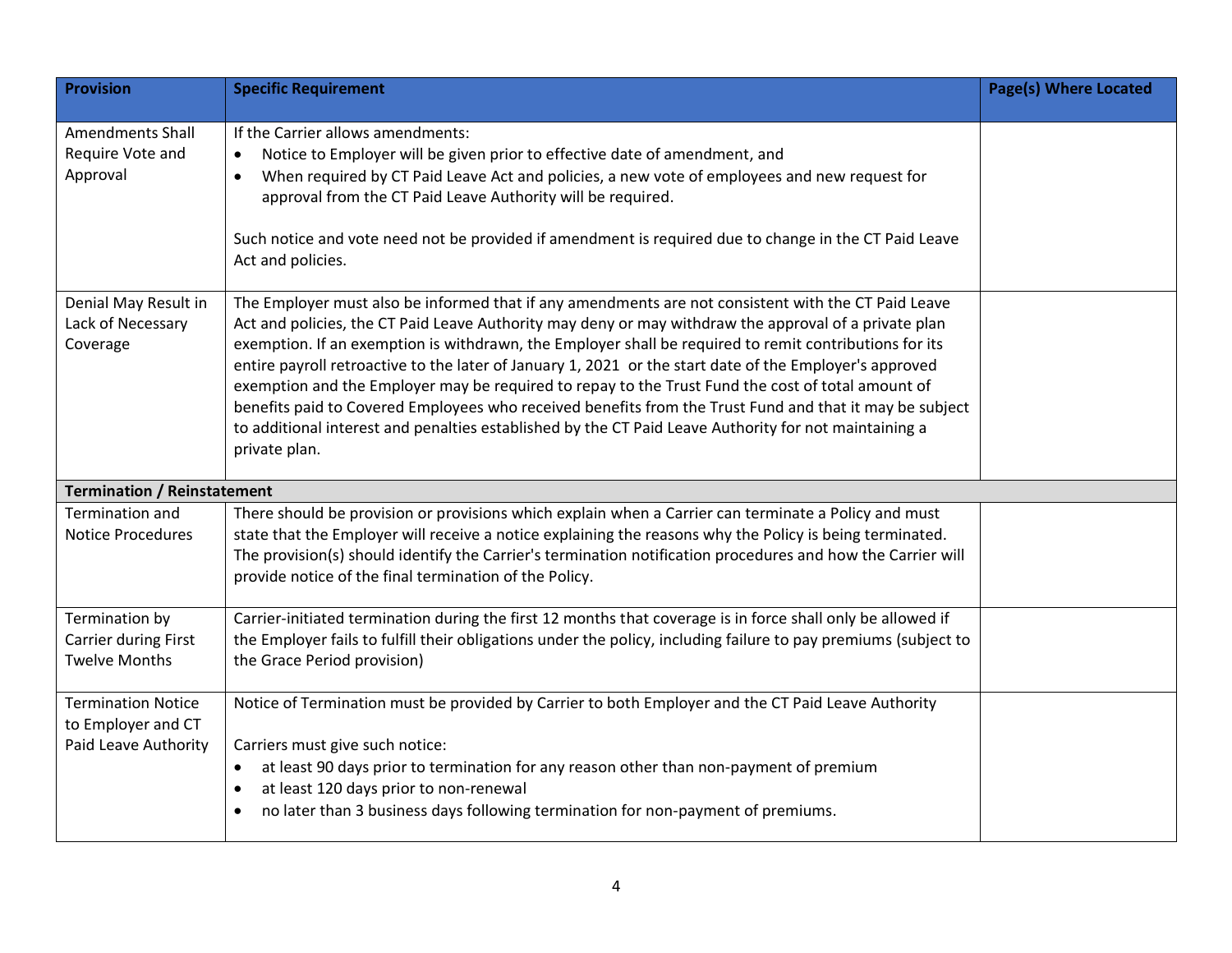| <b>Provision</b>                   | <b>Specific Requirement</b>                                                                                                                                                                                                                                                                                                                                                                                                                                                                                                            | <b>Page(s) Where Located</b> |
|------------------------------------|----------------------------------------------------------------------------------------------------------------------------------------------------------------------------------------------------------------------------------------------------------------------------------------------------------------------------------------------------------------------------------------------------------------------------------------------------------------------------------------------------------------------------------------|------------------------------|
| Reinstatement (if<br>applicable)   | If the Carrier allows for the reinstatement of a terminated Policy after the Employer was notified of<br>termination, the Carrier should fully describe:<br>the applicable reinstatement provisions<br>$\bullet$<br>that the Carrier will notify the CT Paid Leave Authority if it agrees to reinstate the Policy<br>$\bullet$<br>that reinstatement shall be without any gap in coverage.<br>$\bullet$                                                                                                                                |                              |
| <b>Records</b>                     |                                                                                                                                                                                                                                                                                                                                                                                                                                                                                                                                        |                              |
| <b>Employer Records</b>            | There should be a provision that reminds the Employer that the CT Paid Leave Authority requires the<br>Employer to keep a record of the essential details of the private insurance coverage that applies to<br>Covered Employees, which may include wage or payment history if the Covered Employee's wages are<br>used to determine coverage eligibility, the benefit amount and/or premium amount.<br>This section may require that the Employer furnish the required information to the Carrier within a<br>reasonable time period. |                              |
| Employee Right to<br>Review        | The policy should indicate that Covered Employees shall either be given a copy of the policy or have the<br>right to examine the policy upon request, at a reasonable time and location.                                                                                                                                                                                                                                                                                                                                               |                              |
| <b>Eligibility for Coverage</b>    |                                                                                                                                                                                                                                                                                                                                                                                                                                                                                                                                        |                              |
| Coverage Effective<br>Date         | There should be a provision which indicates when coverage begins for the Employer.                                                                                                                                                                                                                                                                                                                                                                                                                                                     |                              |
| <b>Employee Effective</b><br>Dates | There should be a provision or provisions which indicate when coverage is effective for employees. The<br>provision(s) should describe:<br>Who is eligible on the Policy Effective Date<br>$\bullet$<br>How new hires and newly eligible employees will become eligible<br>(If applicable) If the policy covers more than the statutorily required Covered Employees groups,<br>the description of additional Covered Employees                                                                                                        |                              |
| Coverage<br>Termination            | The policy should indicate when coverage under the policy ends for employees. The provision may<br>indicate different results depending on the cause of coverage termination (e.g. the policy terminates or is<br>not renewed, the policy transitions to another insurance Carrier, or the termination of employment).<br>However, the provision must provide coverage at least as generous as the minimum requirements of the<br>CT Paid Family Leave Act and policies.                                                               |                              |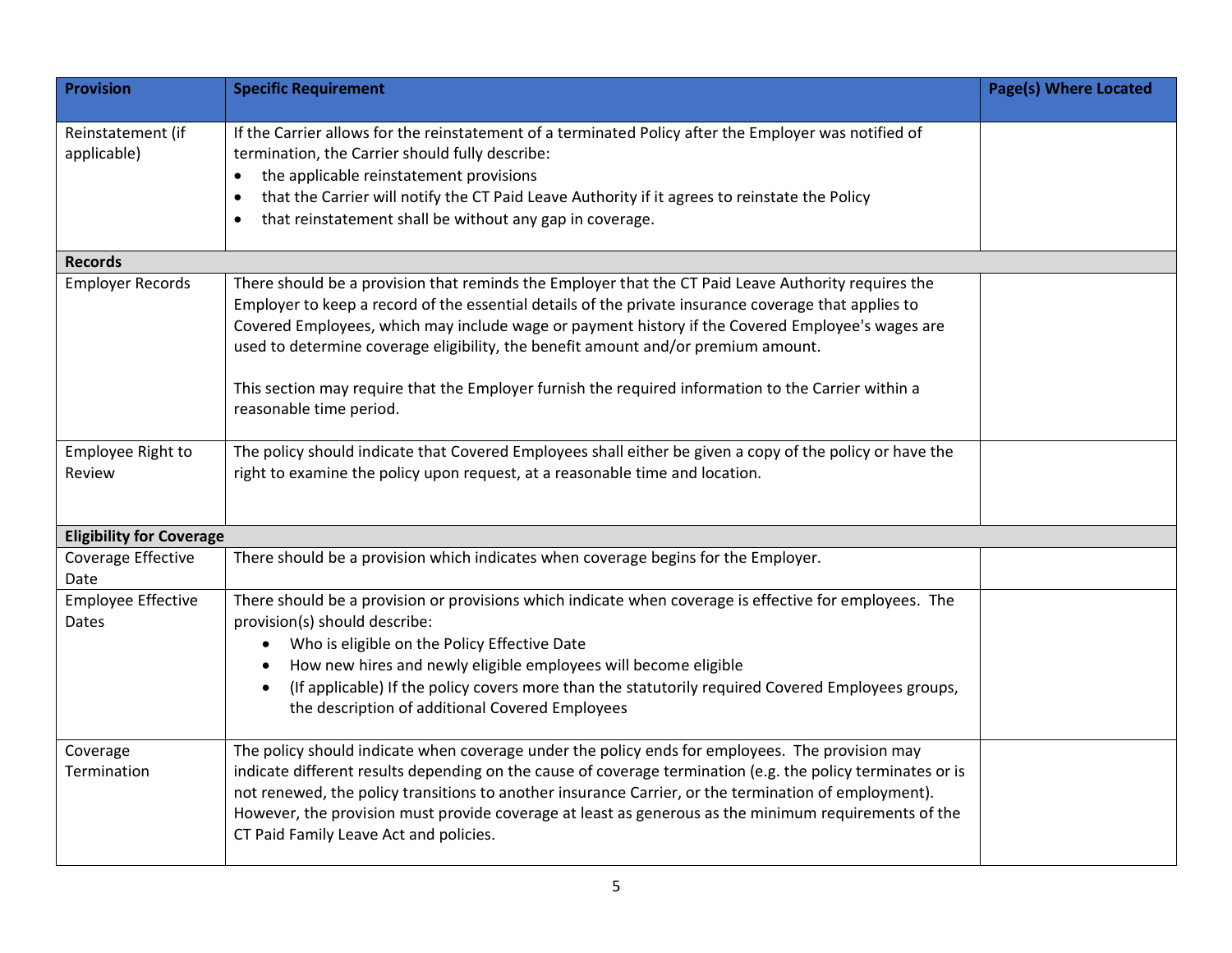| <b>Provision</b>            | <b>Specific Requirement</b>                                                                                  | <b>Page(s) Where Located</b> |
|-----------------------------|--------------------------------------------------------------------------------------------------------------|------------------------------|
|                             |                                                                                                              |                              |
| <b>Benefits</b>             |                                                                                                              |                              |
| <b>Duration of Benefits</b> | There should be a provision or provision(s) which indicate:                                                  |                              |
|                             | The maximum duration of benefits for approved leaves<br>$\bullet$                                            |                              |
|                             | An additional 2 weeks which may be used for incapacitation during a pregnancy                                |                              |
|                             | Up to 12 days may be used for family violence leave                                                          |                              |
|                             | What method of determining the 12-month period the policy is using (e.g. calendar year, rolling<br>$\bullet$ |                              |
|                             | twelve month period measured backward from first day of leave, etc.):                                        |                              |
|                             | The method should match for all leaves, with two optional exceptions - military caregiver<br>$\circ$         |                              |
|                             | may use the 12 month period measured forward from the first day of paid leave, and                           |                              |
|                             | leave due to family violence may be measured based on the calendar year.                                     |                              |
|                             |                                                                                                              |                              |
| Definition of Work          | The Carrier shall calculate the Covered Employee's work week in accordance with the section 31-51qq-16       |                              |
| Week                        | of the Regulations of State Agencies, as may be amended from time to time by the Connecticut                 |                              |
|                             | Department of Labor regarding the calculation of a variable work week.                                       |                              |
|                             |                                                                                                              |                              |
| No Waiting Period           | The policy shall not impose any waiting period before benefits become payable.                               | No page needed, simply       |
|                             |                                                                                                              | confirm that not included    |
|                             |                                                                                                              |                              |
|                             |                                                                                                              |                              |
| <b>How Benefit</b>          | There should be a provision which indicates the reasons why benefits will be payable. The provision may      |                              |
| Payments Start              | incorporate by reference the CT Paid Leave Act and policies, or specifically indicate the reasons for leave. |                              |
|                             | However, if the specific reasons are listed in the policy, they must be no less generous than the minimum    |                              |
|                             | benefits required by the law, and must include all leave reasons:                                            |                              |
|                             | Birth, adoption, or placement of child for foster care<br>$\bullet$                                          |                              |
|                             | Serious Health Condition of Employee<br>$\bullet$                                                            |                              |
|                             | Care for Family Member's Serious Health Condition<br>$\bullet$                                               |                              |
|                             | Employee serving as organ or bone marrow donor<br>$\bullet$                                                  |                              |
|                             | Qualified exigency tied to family member's active duty military service                                      |                              |
|                             | Military caregiver leave                                                                                     |                              |
|                             | Family violence suffered by employee                                                                         |                              |
|                             |                                                                                                              |                              |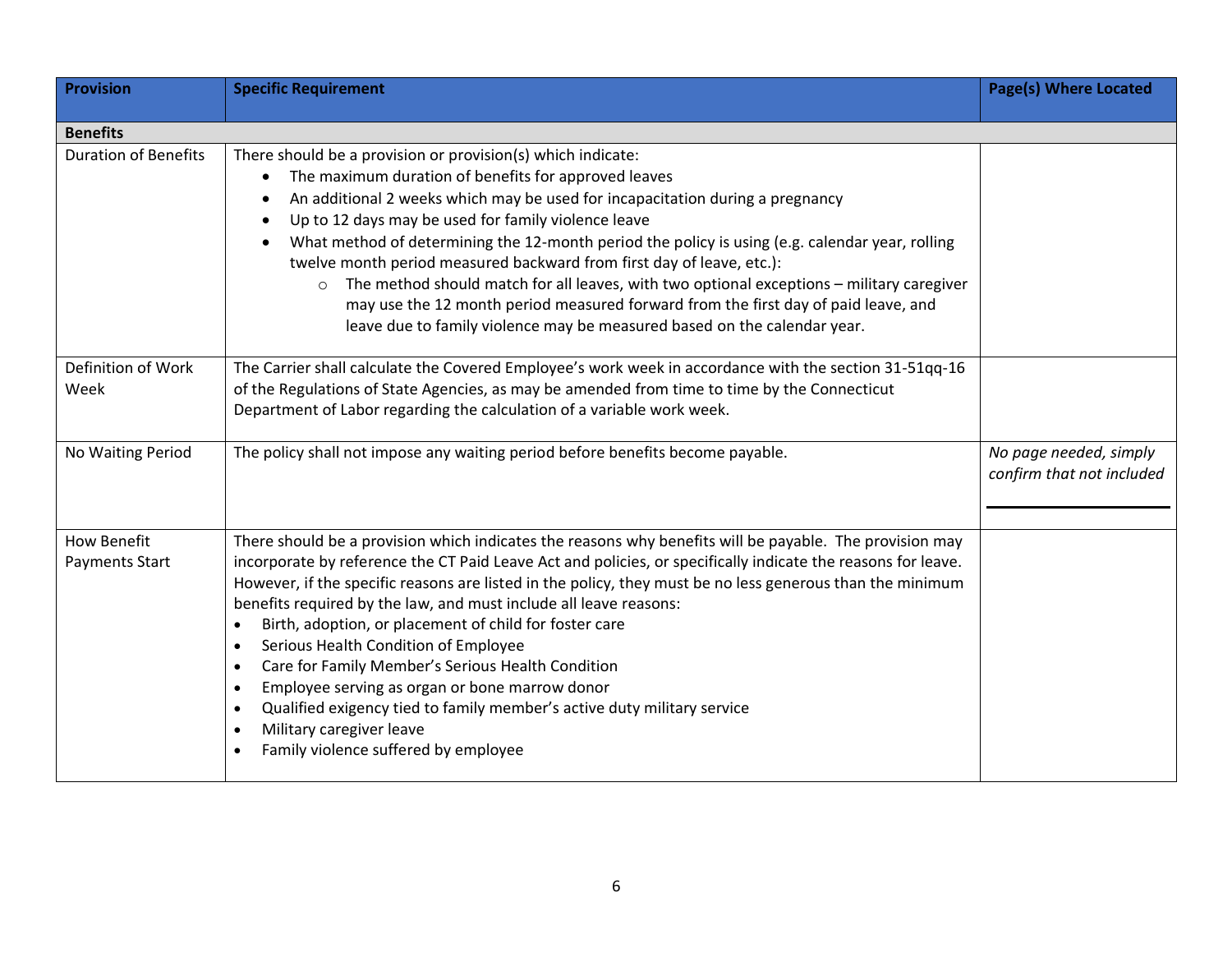| <b>Provision</b>                                   | <b>Specific Requirement</b>                                                                                                                                                                                                                                                                                                                                                   | <b>Page(s) Where Located</b> |
|----------------------------------------------------|-------------------------------------------------------------------------------------------------------------------------------------------------------------------------------------------------------------------------------------------------------------------------------------------------------------------------------------------------------------------------------|------------------------------|
| <b>Benefit Payment</b><br>Frequency                | There should be a provision which indicates the frequency of benefit payments. The standard period of<br>time is weekly.                                                                                                                                                                                                                                                      |                              |
|                                                    | For Intermittent or Reduced Leaves, the Carrier may impose a minimum payment amount for a weekly<br>benefit, only as long as the payments are made no less frequently than twice per month.                                                                                                                                                                                   |                              |
|                                                    | Unless the approved leave is less than or equal to the payment frequency duration, benefits cannot be<br>paid in a lump sum.                                                                                                                                                                                                                                                  |                              |
| When Payments End                                  | There should be a provision stating when benefit payments will end. Such provision should indicate the<br>following reasons:<br>The Employee is no longer eligible for family or medical leave<br>The Employee no longer meets the requirements to be eligible for a qualifying leave<br>The Employee has completed the maximum allowable duration of leave                   |                              |
| <b>Effect of Termination</b><br>on Benefit Payment | There should be a provision which indicates that termination of the policy will have no impact on<br>eligibility for benefits under any approved leaves that began while policy was in force (whether Block,<br>Intermittent, or Reduced Leaves), including any approved extensions for the same leave regardless<br>of whether the policy was in force at time of extension. |                              |
|                                                    | Following termination of the policy, Benefits may terminate if:<br>A new medical certification is required due to the expiration of the previously submitted<br>certification; or<br>12 months have passed from the date paid leave benefits where initially provided for that leave.                                                                                         |                              |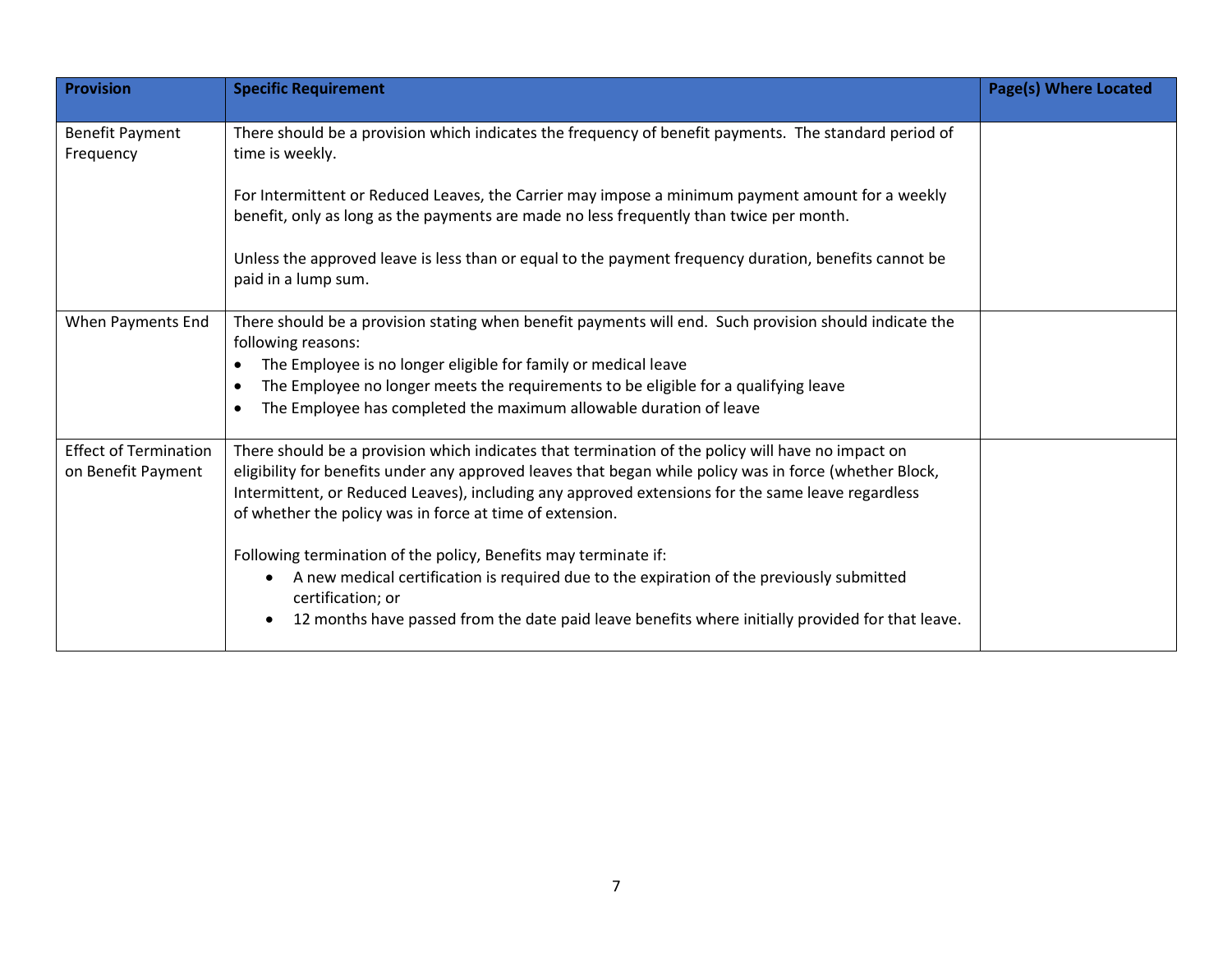| <b>Provision</b>                                           | <b>Specific Requirement</b>                                                                                                                                                                                                                                                                                                                                                                                                                                                                                                                                                                                                                                                                                                                                                                                                                                                                                                                                                                                                                                                                                                                                                                                                                                                                                                                                                                                                                                                                                                                                                                                                                                                                                                                                                                                                                                                                                                                                                                                                                                                                                                                                                                                                                                                                                   | <b>Page(s) Where Located</b> |
|------------------------------------------------------------|---------------------------------------------------------------------------------------------------------------------------------------------------------------------------------------------------------------------------------------------------------------------------------------------------------------------------------------------------------------------------------------------------------------------------------------------------------------------------------------------------------------------------------------------------------------------------------------------------------------------------------------------------------------------------------------------------------------------------------------------------------------------------------------------------------------------------------------------------------------------------------------------------------------------------------------------------------------------------------------------------------------------------------------------------------------------------------------------------------------------------------------------------------------------------------------------------------------------------------------------------------------------------------------------------------------------------------------------------------------------------------------------------------------------------------------------------------------------------------------------------------------------------------------------------------------------------------------------------------------------------------------------------------------------------------------------------------------------------------------------------------------------------------------------------------------------------------------------------------------------------------------------------------------------------------------------------------------------------------------------------------------------------------------------------------------------------------------------------------------------------------------------------------------------------------------------------------------------------------------------------------------------------------------------------------------|------------------------------|
|                                                            |                                                                                                                                                                                                                                                                                                                                                                                                                                                                                                                                                                                                                                                                                                                                                                                                                                                                                                                                                                                                                                                                                                                                                                                                                                                                                                                                                                                                                                                                                                                                                                                                                                                                                                                                                                                                                                                                                                                                                                                                                                                                                                                                                                                                                                                                                                               |                              |
| Availability of<br>Reduced or<br><b>Intermittent Leave</b> | There should be a provision that indicates the availability of Reduced or Intermittent Leaves, according to<br>Conn. Gen. Stat. §§31-51kk et seq.<br>The following minimum rules must apply to requests for Intermittent and Reduced Leaves (Carriers are<br>able to provide benefits that are more generous than the minimum):<br>For leave to bond with a Child during the first twelve months after the Child's birth, Adoption, or<br>Foster Care placement, income replacement compensation may be provided on an Intermittent or<br>Reduced Leave schedule only if the Employer and the Covered Employee mutually agree. In the<br>absence of explicit direction from the Employer, the Carrier may assume that there is such agreement<br>upon receipt of the claim request from the Employee. When needed, the Carrier will validate that<br>agreement has been reached with the Employer as a condition of paying benefits.<br>For leave to care for a Family Member's Serious Health Condition or to care for a Family Member who<br>$\bullet$<br>is a Covered Service Member, income replacement compensation may be provided on an<br>Intermittent or Reduced leave schedule. The Carrier may require that it receive from the Health Care<br>Provider, a certification that the intermittent leave schedule is medically necessary as a condition of<br>coverage. If the Carrier requires this Health Care Provider certification, this must be stated in the<br>Policy.<br>For leave due to a Qualifying Exigency arising out of a Family Member's active duty or impending call<br>to active duty in the Armed Forces, the Policy must indicate that income replacement compensation<br>may be provided on an Intermittent or Reduced Leave schedule.<br>For leave due to the Covered Employee's own Serious Health Condition, including acting as an<br>organ/bone marrow donor, income replacement compensation may be provided on an Intermittent<br>or Reduced Leave schedule. The Carrier may require that it receive from the Health Care Provider a<br>certification that the Intermittent Leave or Reduced Leave schedule is medically necessary as a<br>condition of coverage. If the Carrier requires this Health Care Provider certification, this must be<br>stated in the Policy. |                              |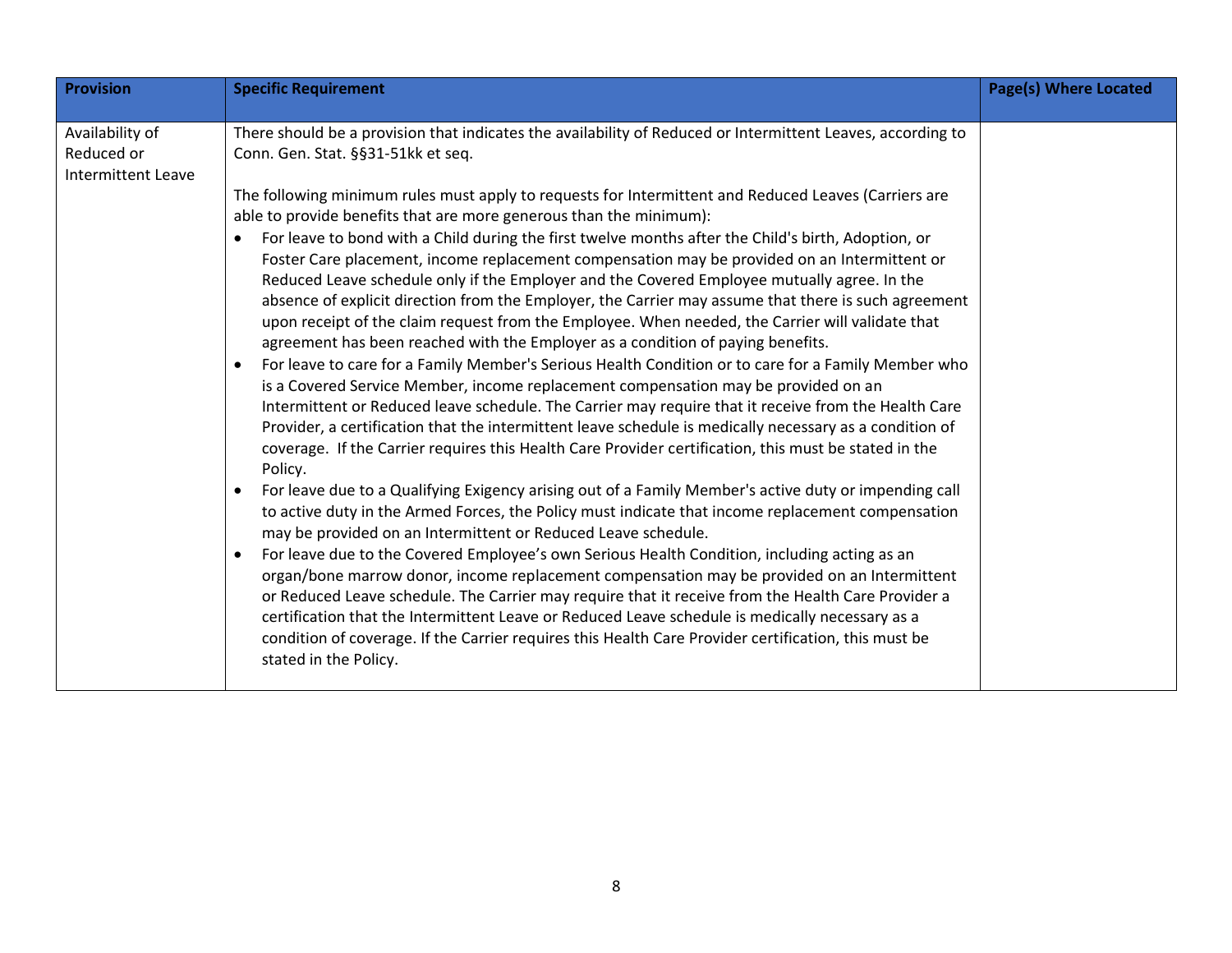| <b>Provision</b>                                  | <b>Specific Requirement</b>                                                                                                                                                                                                                                                                                                                                                                                                                                                                                                                                                                | <b>Page(s) Where Located</b> |
|---------------------------------------------------|--------------------------------------------------------------------------------------------------------------------------------------------------------------------------------------------------------------------------------------------------------------------------------------------------------------------------------------------------------------------------------------------------------------------------------------------------------------------------------------------------------------------------------------------------------------------------------------------|------------------------------|
| <b>Extensions of Initially</b><br>Approved Leaves | There should be a provision which indicates the ability of a Covered Employee who is on currently on<br>approved leave to request an extension of the initial approval period.<br>If there is a specific period of time prior to the end of the original approved leave that notice must be<br>provided to the Carrier, such period of time cannot be greater than 14 calendar days prior to the date the<br>original approved leave was due to expire. And if a specific period is identified, there must be an<br>exception for late notice if the Covered Employee can show good cause. |                              |
|                                                   | The provision may request that the employee provide:<br>The reason for the extension;<br>The requested duration of the extended leave;<br>The date on which the Covered Employee provided notice of the request for the extension and<br>A newly completed or updated health care certification or supporting document consistent with the<br>provisions applicable to the rights of employers as set forth in Conn. Gen. Stat. 31-51mm.                                                                                                                                                   |                              |
|                                                   | The Carrier should notify the employer not more than 5 business days following receipt of completed<br>request for extension.<br>The Carrier may request that the employer, within 5 business days from the date of such notice, provide<br>to the Carrier all relevant information or records related to the request for leave.                                                                                                                                                                                                                                                           |                              |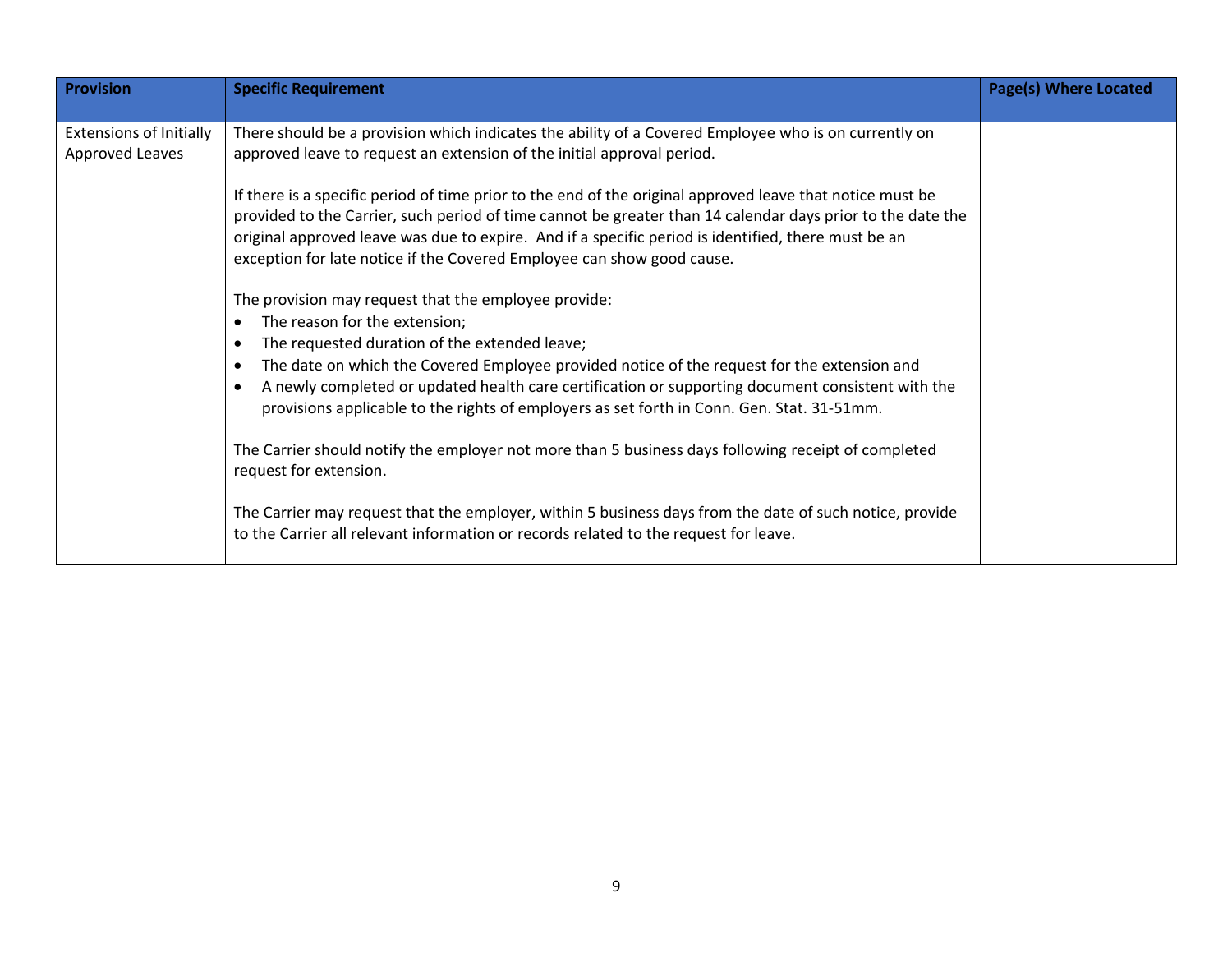| Provision                                                        | <b>Specific Requirement</b>                                                                                                                                                                                                                                                                                                                                                                                                                                                                                                                                                                                                                                                                                                                                                                                                                                                                      | <b>Page(s) Where Located</b> |
|------------------------------------------------------------------|--------------------------------------------------------------------------------------------------------------------------------------------------------------------------------------------------------------------------------------------------------------------------------------------------------------------------------------------------------------------------------------------------------------------------------------------------------------------------------------------------------------------------------------------------------------------------------------------------------------------------------------------------------------------------------------------------------------------------------------------------------------------------------------------------------------------------------------------------------------------------------------------------|------------------------------|
|                                                                  |                                                                                                                                                                                                                                                                                                                                                                                                                                                                                                                                                                                                                                                                                                                                                                                                                                                                                                  |                              |
| Use of Employer-<br>Provided Sick or<br>other Paid Leave<br>Time | There should be a provision that indicates if employees are required to use sick time, other accrued paid<br>leave or other paid time off during a requested leave.<br>If an employer requires an employee to utilize such time:<br>For leaves taken pursuant to Conn. Gen. Stat. §§ 31-51kk et seq., the employee must be able to<br>retain no less than two weeks of such time;<br>The policy should indicate whether such time (other than the two weeks) must be exhausted<br>prior to initiating a paid leave claim under the policy or whether it is paid concurrently with the<br>paid leave claim;<br>If the accrued time must be exhausted prior to initiating a claim, then such payments shall not<br>reduce the maximum amount of income-replacement benefits the employee may receive under<br>the policy                                                                           |                              |
|                                                                  | If the accrued time is used concurrently with and supplements paid leave under the policy, the<br>income replacement benefits under the policy may reduce the Covered Employee's maximum<br>allotment of income replacement benefits in a 12-month period                                                                                                                                                                                                                                                                                                                                                                                                                                                                                                                                                                                                                                        |                              |
| Former Employees                                                 | There should be a provision which indicates that coverage for former employees shall be extended.<br>For Covered persons who have been separated from an Employer for any reason within the 12 weeks<br>prior to the first date of a requested leave:<br>If the covered person remains unemployed or otherwise not covered by another CT paid leave<br>program on the date that a requested leave begins, the Covered Employee may submit an<br>application for benefits with their former Employer.<br>If an individual submitting an application for benefits identifies themselves as a former Employee,<br>the Employer, or Carrier may inquire as to whether the individual has obtained Connecticut paid<br>leave coverage with another employer or is receiving unemployment insurance benefits. An<br>affirmative answer to any of these questions may be grounds for denial of a claim. |                              |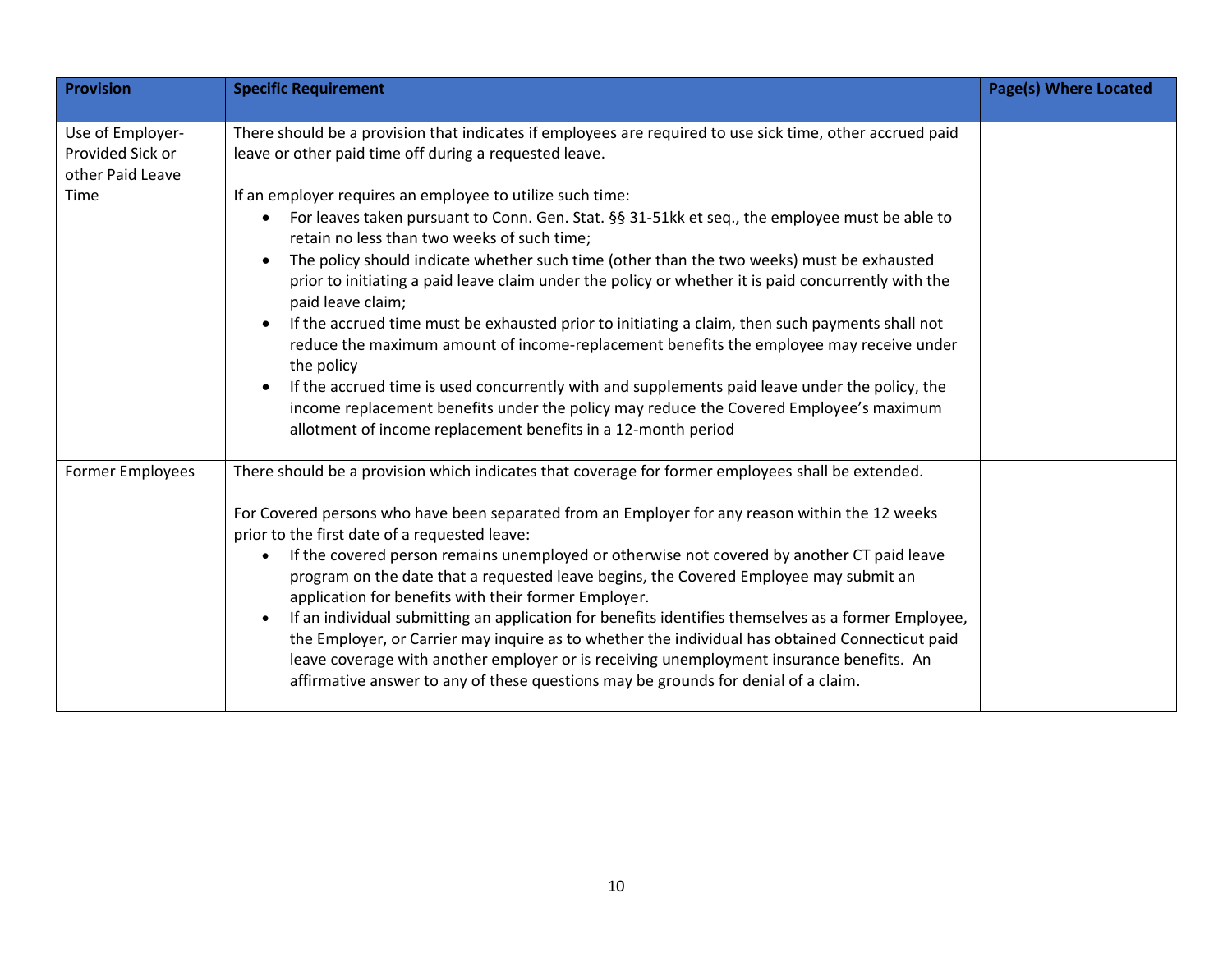| <b>Provision</b>                         | <b>Specific Requirement</b>                                                                                                                                                                                                                                                                                                                                                                                                                                                                                                                                                                                                                                                                                                                                             | <b>Page(s) Where Located</b> |
|------------------------------------------|-------------------------------------------------------------------------------------------------------------------------------------------------------------------------------------------------------------------------------------------------------------------------------------------------------------------------------------------------------------------------------------------------------------------------------------------------------------------------------------------------------------------------------------------------------------------------------------------------------------------------------------------------------------------------------------------------------------------------------------------------------------------------|------------------------------|
| <b>Calculation of Benefit</b><br>Amounts | There should be a provision or provisions which indicate how benefit amounts will be calculated. Such<br>provision(s) should indicate how benefits are calculated for a full week of block leave, the manner in<br>which benefit amounts may be reduced for other income, and how benefits are calculated for<br>Reduced/Intermittent Leaves or when a leave does not span an entire work week.<br>Benefits must be equal to or greater than the benefits that would have been paid if the Covered<br>Employee was participating in the state plan.<br>The Carrier shall explain in the Policy that the Employer will be required to submit all wage information to<br>the Carrier, and how it will obtain this information if not readily available from the Employer. |                              |
| Claim Payment                            | There should be a provision or provisions which set forth the timing and manner of benefit payments to<br>Covered Employees.<br>Benefits should be paid to Covered Employees only. Benefits cannot be assigned unless such assignment<br>is required by operation of law, such as child support.<br>Benefits that are owed but unpaid at time of death shall be paid to the employee's estate.<br>Except in the case of self-employed individuals or sole proprietors who are both employee and employer,<br>benefits are not allowed to be paid to the employer.                                                                                                                                                                                                       |                              |
| Time Payment of<br>Claims                | The Carrier agrees that it will comply with the time periods and other requirements related to processing<br>and payment of claims that are set forth in the CT Paid Leave Act and policies.<br>There should be a provision that claim payments to a Covered Employee are to be paid not more than 15<br>calendar days after approving an application, unless that determination occurs more than 15 calendar<br>days before the onset of leave or the employee meets the eligibility requirements, in which case the<br>Carrier shall commence payment of leave benefits as soon as leave or eligibility begins.<br>For each request for payment associated with Intermittent Leave, the Carrier may verify the leave taken<br>prior to issuing a payment.             |                              |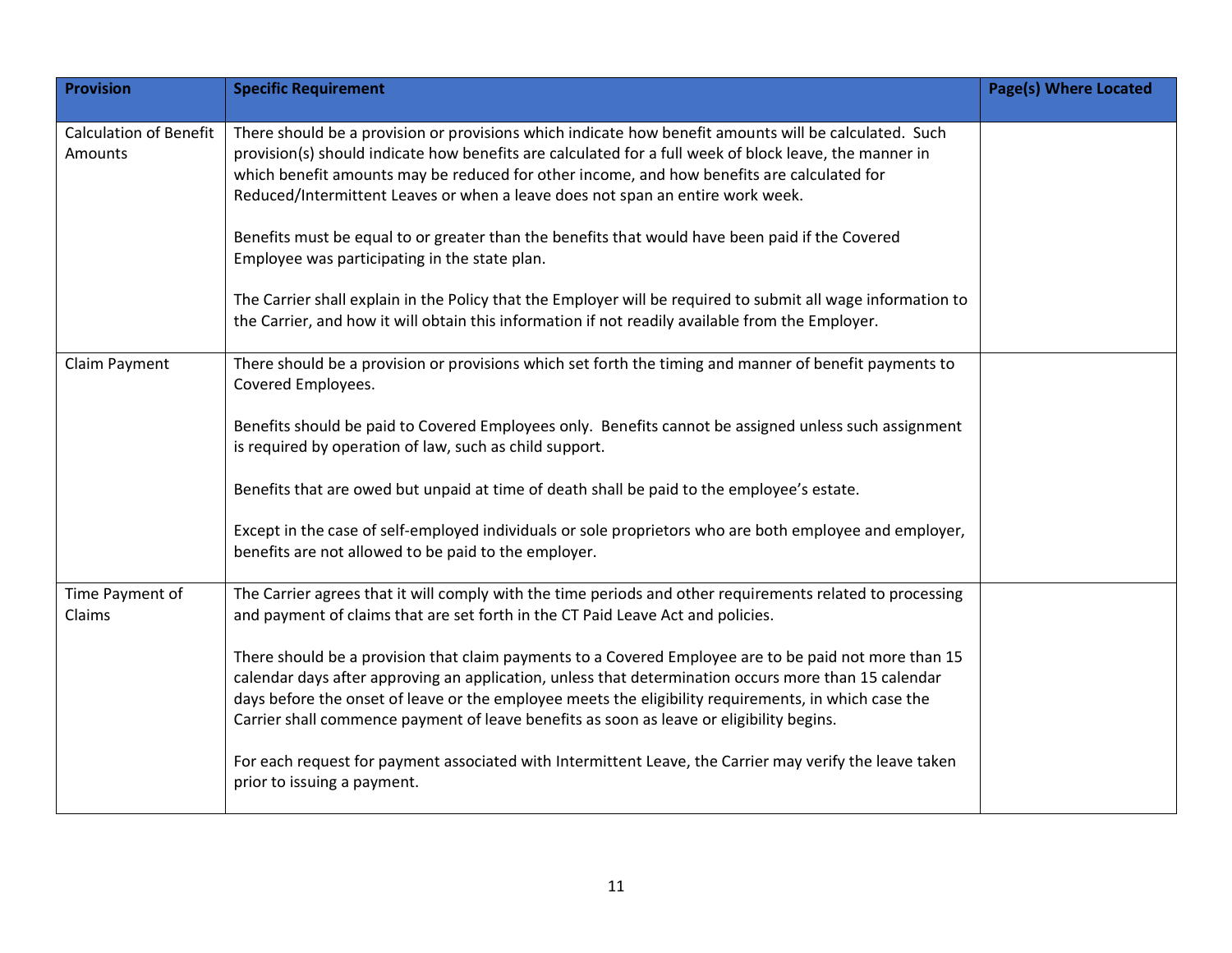| <b>Provision</b>               | <b>Specific Requirement</b>                                                                                                                                                                                                                                                                                                                                                                                                                                                                                                                                                                                                                                        | <b>Page(s) Where Located</b> |
|--------------------------------|--------------------------------------------------------------------------------------------------------------------------------------------------------------------------------------------------------------------------------------------------------------------------------------------------------------------------------------------------------------------------------------------------------------------------------------------------------------------------------------------------------------------------------------------------------------------------------------------------------------------------------------------------------------------|------------------------------|
|                                |                                                                                                                                                                                                                                                                                                                                                                                                                                                                                                                                                                                                                                                                    |                              |
| Other Income while<br>on Leave | The policy should have a provision which indicates income which shall offset the paid leave benefits.                                                                                                                                                                                                                                                                                                                                                                                                                                                                                                                                                              |                              |
|                                | Carriers shall not impose additional offsets /reductions but Carrier policies may elect to include any or all<br>of the reductions available under the CT Paid Leave Act and policies. Under the CT Paid Leave Act and<br>policies, Covered Employees may receive other income for the same period of time that they are<br>receiving paid leave compensation. In order to avoid a Covered Employee receiving greater than 100% of<br>their regular rate of compensation, the Weekly Benefit Amount may be reduced by the amount of<br>wages or wage replacement that a Covered Employee on family or medical leave receives for that period<br>from the Employer. |                              |
|                                | The policy may indicate that it does not reduce benefits as the result of other income. However, two<br>restrictions will continue to apply:<br>1. Total compensation received by the employee under the policy and other employer-provided<br>employment benefits cannot exceed such employee's regular rate of compensation;<br>Employees shall not receive benefits under the policy concurrently with Unemployment<br>2.                                                                                                                                                                                                                                       |                              |
|                                | Insurance, Workers Compensation, or any other federal or state program that provides wage<br>replacement.                                                                                                                                                                                                                                                                                                                                                                                                                                                                                                                                                          |                              |
| Exclusions                     | The Policy should not have any exclusions that are not specifically listed in the CT Paid Leave Act and<br>policies.                                                                                                                                                                                                                                                                                                                                                                                                                                                                                                                                               |                              |
|                                | If the policy would like to list as an exclusion the requirement that Covered Employees shall not receive<br>benefits under the policy concurrently with Unemployment, Workers Compensation, or any other federal<br>or state program that provides wage replacement, that is permissible.                                                                                                                                                                                                                                                                                                                                                                         |                              |
| <b>Claims Process</b>          |                                                                                                                                                                                                                                                                                                                                                                                                                                                                                                                                                                                                                                                                    |                              |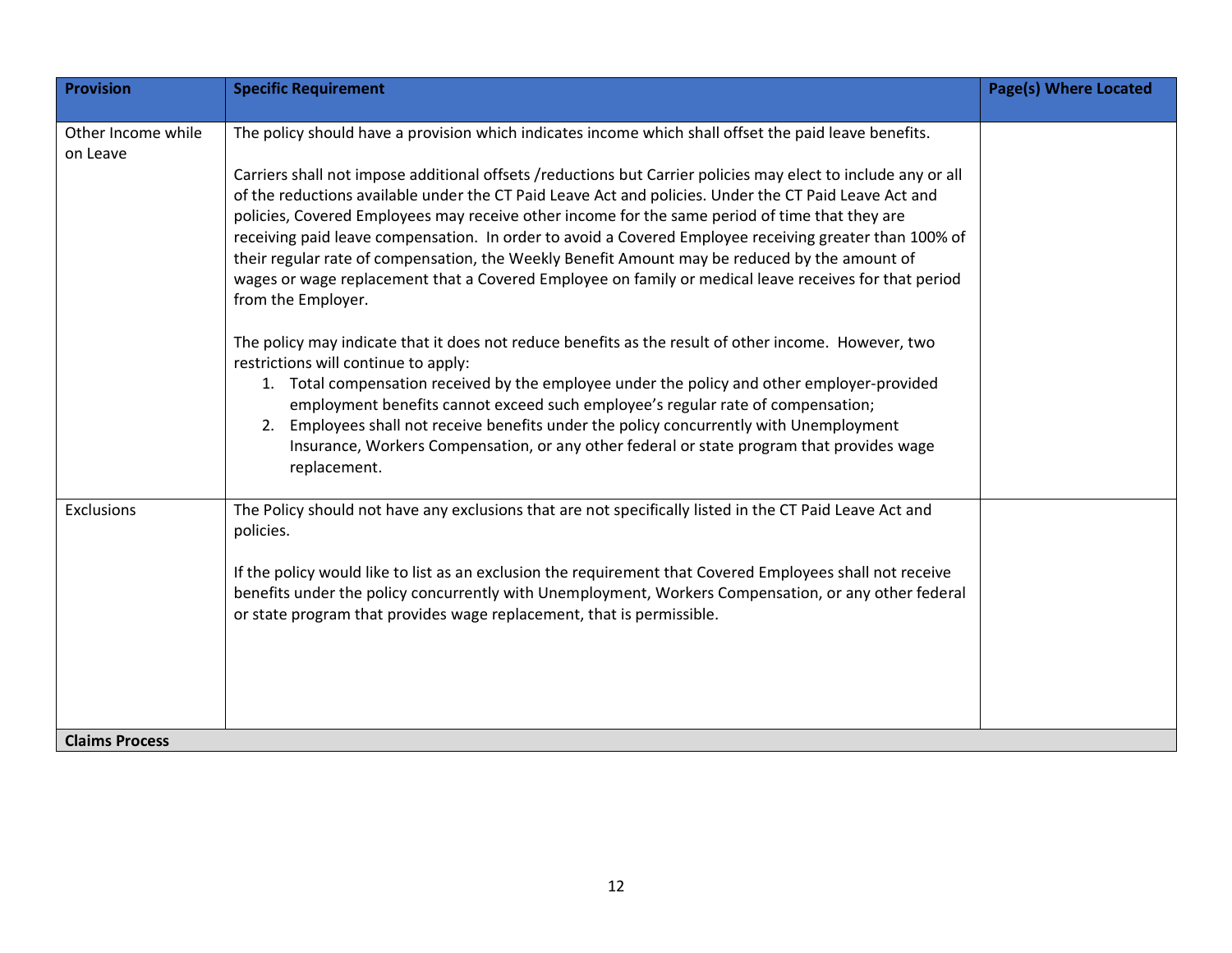| <b>Provision</b>        | <b>Specific Requirement</b>                                                                                                                                                                                                                                                                                                                                                                                             | <b>Page(s) Where Located</b> |
|-------------------------|-------------------------------------------------------------------------------------------------------------------------------------------------------------------------------------------------------------------------------------------------------------------------------------------------------------------------------------------------------------------------------------------------------------------------|------------------------------|
|                         |                                                                                                                                                                                                                                                                                                                                                                                                                         |                              |
| <b>Claim Provisions</b> | The policy should contain provisions which clearly explain how claims are administered. In particular, the<br>policy should indicate:<br>The manner in which Covered Employees shall initiate claims for paid leave benefits.<br>The time period prior to which the Covered Employee must notify the Carrier of an intent to file a                                                                                     |                              |
|                         | claim. Such time period:<br>shall not be greater than the maximum period allowed by statute prior to the date that the<br>$\circ$<br>employee seeks to begin receiving paid leave benefits:<br>7 calendar days for leaves related to family violence; and                                                                                                                                                               |                              |
|                         | 30 calendar days for all other leave reasons;<br>must allow an exception for circumstances beyond the reasonable control of a Covered<br>$\circ$<br>Employee. In this case, the Carrier may require that the notice be given as soon as<br>practicable.                                                                                                                                                                 |                              |
|                         | If Carrier requires notice be sent to the employer, whether claims will be delayed or denied if such<br>notice is not provided                                                                                                                                                                                                                                                                                          |                              |
|                         | If the policy requires that in the case of medical leave when planning medical treatment, the Covered<br>Employee must consult the Employer to schedule treatment that will not unduly disrupt the<br>Employer's operations, there should be a provision which indicates as such. And in that case, the<br>Carrier may contact the Employer within five days of a claim to collect information relevant to the<br>claim |                              |
|                         | That decisions on a claim for paid benefits will be made within 5 business days of receipt of a<br>complete application, including complete and sufficient certifications, if required.                                                                                                                                                                                                                                 |                              |
|                         | The Carrier and the Employer shall not impose requirements related to notice of the need for leave or the<br>filing of a claim for benefits that are inconsistent with notice provisions in the CT Paid Leave Act and<br>policies.                                                                                                                                                                                      |                              |
|                         | The Carrier shall explain that the individual may be required to provide consent to the Carrier to share<br>information with the Employer and with the health care provider in order to process the claim.                                                                                                                                                                                                              |                              |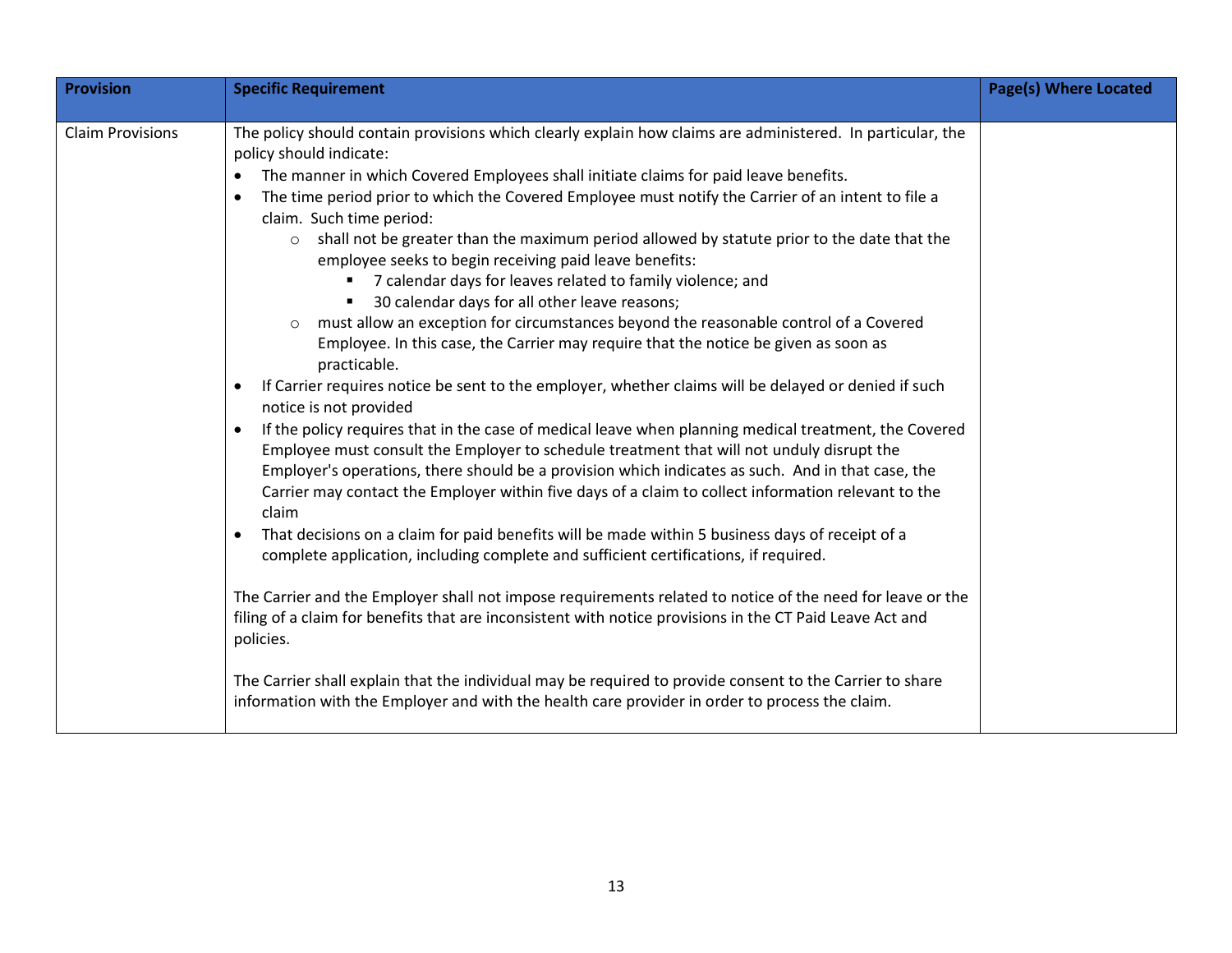| <b>Provision</b>                                           | <b>Specific Requirement</b>                                                                                                                                                                                                                                                                                                                                                                                                                                                     | <b>Page(s) Where Located</b> |
|------------------------------------------------------------|---------------------------------------------------------------------------------------------------------------------------------------------------------------------------------------------------------------------------------------------------------------------------------------------------------------------------------------------------------------------------------------------------------------------------------------------------------------------------------|------------------------------|
| Certification and<br>Documentation<br>Requests - Employees | There should be a section of the policy that indicates the types of certification and documentation that<br>the Carrier may request from employees who submit a claim for benefits, evidencing that the leave is for<br>a qualifying reason.                                                                                                                                                                                                                                    |                              |
|                                                            | The Carrier shall not include certification or other proof requirements in the Policy that exceed those<br>permitted to employers under section 31-51mm of the Connecticut General Statutes and regulations<br>promulgated by the Connecticut Department of Labor relating to such section. Neither the Employer nor<br>Carrier shall require the Covered Employee to submit additional evidence unless it is specifically<br>authorized in the CT Paid Leave Act and policies. |                              |
|                                                            | The Carrier may describe the information that it will require, with the statement that if there is a conflict<br>between:                                                                                                                                                                                                                                                                                                                                                       |                              |
|                                                            | the policy terms and<br>the certification and documentation that employers may require pursuant to Section 31-51mm of<br>the Connecticut General Statutes and related regulations, or pursuant to the CT Paid Leave Act<br>and policies,                                                                                                                                                                                                                                        |                              |
|                                                            | the terms of the latter statutes, regulations or CT Paid Leave Act policies prevail.                                                                                                                                                                                                                                                                                                                                                                                            |                              |
|                                                            | The CT Paid Leave Act and policies have identified the category of certification and documentation that<br>may be requested based on the type of leave:                                                                                                                                                                                                                                                                                                                         |                              |
|                                                            | • Certification of Serious Health Condition, including organ/bone marrow donor<br>Covered Employee's Own Serious Health Condition<br>$\circ$<br>Care for Family Member with a Serious Health Condition<br>$\circ$                                                                                                                                                                                                                                                               |                              |
|                                                            | Bond with Newborn Child                                                                                                                                                                                                                                                                                                                                                                                                                                                         |                              |
|                                                            | Placement of Child for Adoption or Foster Care                                                                                                                                                                                                                                                                                                                                                                                                                                  |                              |
|                                                            | Qualifying Exigency arising out of Family Member on Active Duty/Impending Active Duty<br>Care for Family Member who is a covered Service Member                                                                                                                                                                                                                                                                                                                                 |                              |
| Certification and<br>Documentation<br>Requests - Employers | There should be a provision or provisions which indicate the Carrier's right to request information from<br>the Employer in order to accurately administer requests for paid leave benefits. The policy may indicate<br>the types of information that the Carrier intends to request. Such information should be provided no less<br>than 10 days from date of request.                                                                                                         |                              |